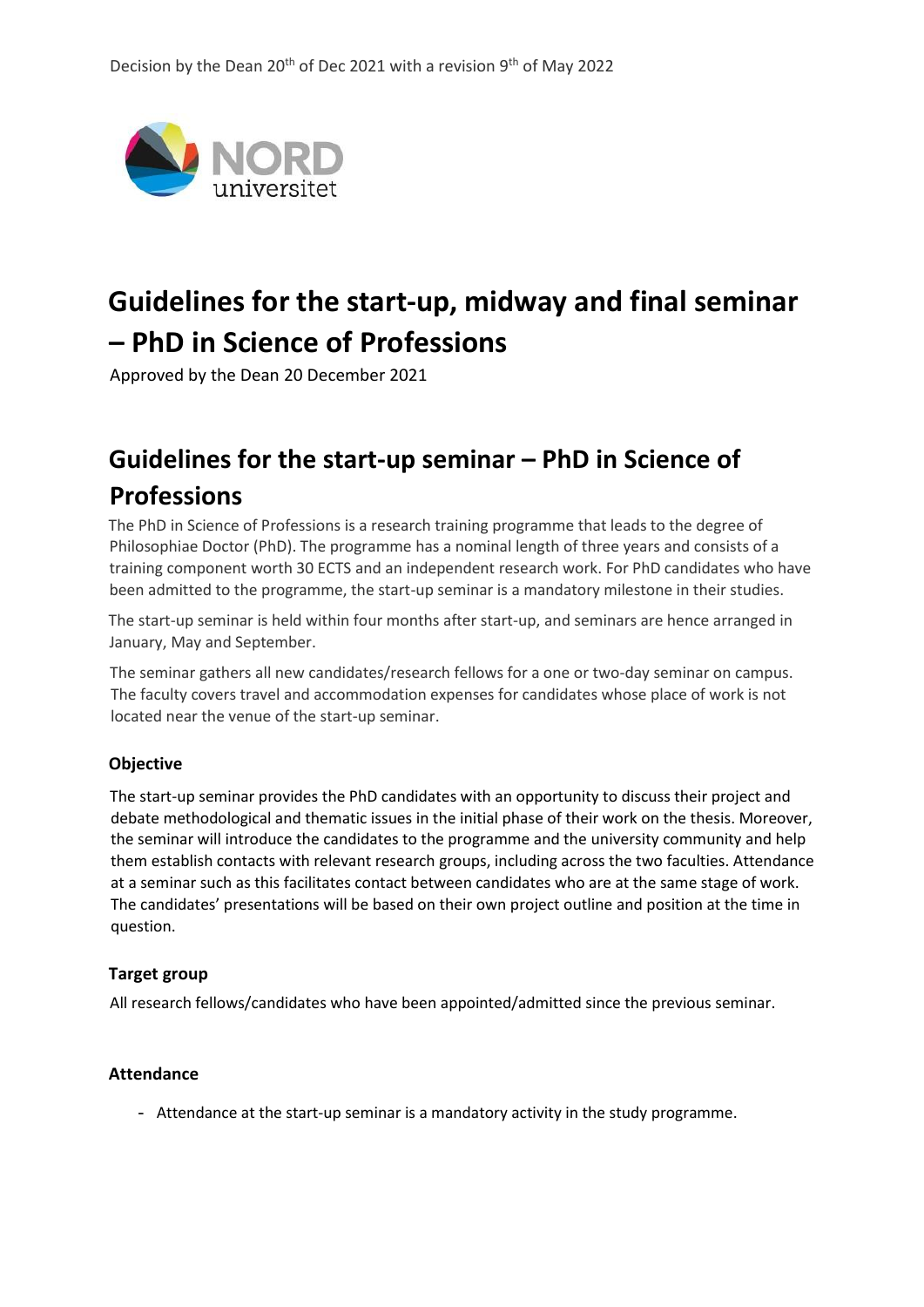#### **Programme for a one- to two-day seminar**

#### **Part 1 The PhD project – presentation, questions and discussion**

- Candidates give an oral presentation of their project outline for a maximum of ten minutes. Thereafter, fifteen minutes are set aside for questions, comments and advice from supervisors, other candidates and the audience.
- Each candidate's project is reviewed within a time frame of 25 minutes.
- Participation is mandatory for candidates and relevant supervisors. Other members of the research community are invited and encouraged to attend.

#### **Part 2 About the programme – information and questions**

- Information about the programme (structure, content, sources of information and contact persons).
- The candidates' obligations and rights.
- The supervisors' responsibilities and tasks.
- Internationalisation.
- Research ethics input from the local data protection officer.
- The library presents its services for the PhD candidates.

#### **Preparations**

The PhD candidate

- Prepares a 10-minute presentation of their project:
	- $\circ$  Background, method, research ethics challenges, expected results, publishing plan.
	- o Outline of some key questions in the project and associated challenges.
	- o A description of issues of uncertainty.

#### **The Working Committee prepares and executes the seminar**

- Invites relevant candidates and their supervisors
- Invites lecturers to give presentations on research ethics/data protection and library services
- Sets a date/time and reserves a room.
- Announces the date well ahead of the seminar.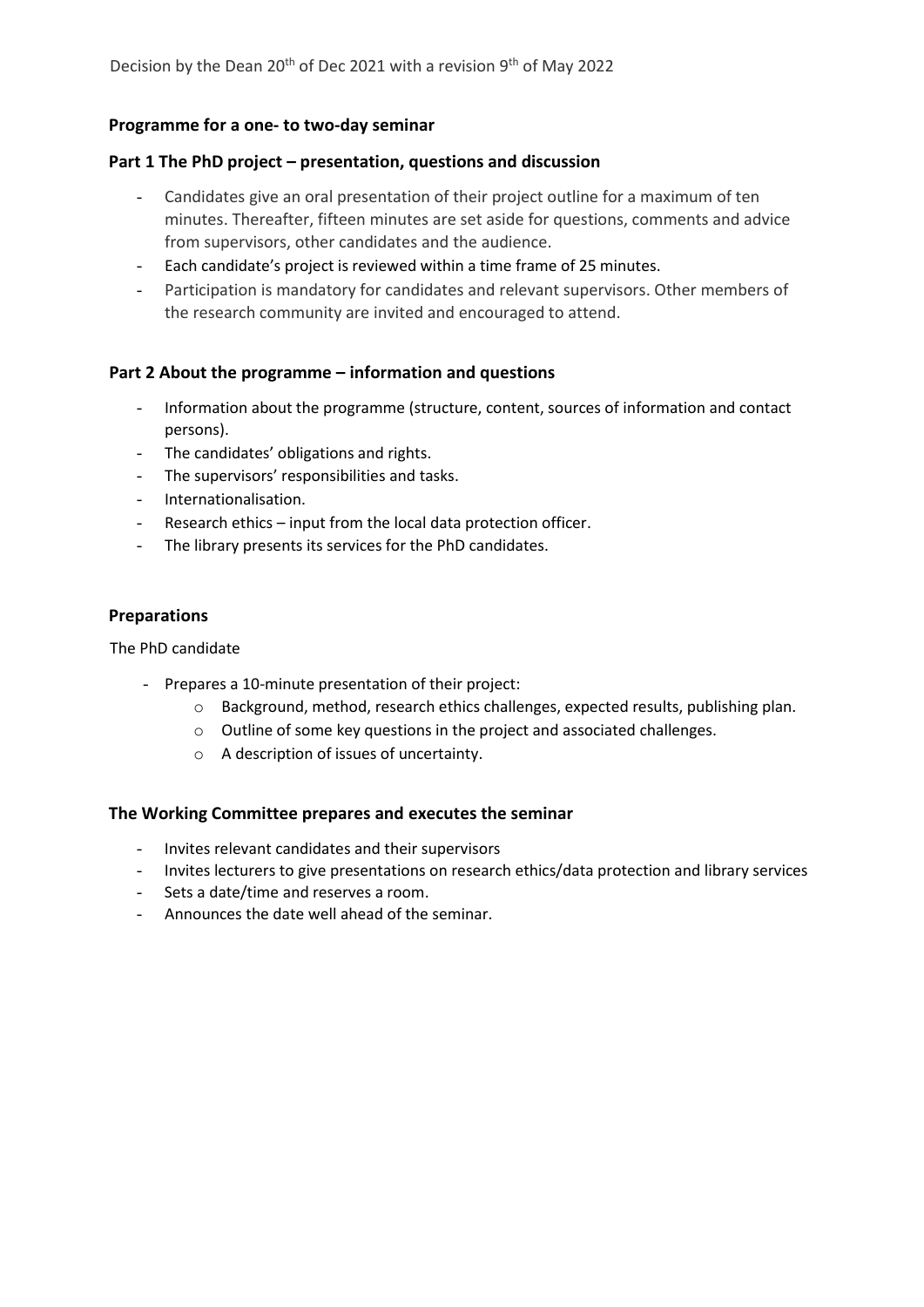# **Guidelines for the midway seminar – PhD in Science of Professions**

Decision by the Dean 20<sup>th</sup> of Dec 2021

The PhD in Science of Professions is a research training programme that leads to the degree of Philosophiae Doctor (PhD). The programme has a nominal length of three years and consists of a training component worth 30 ECTS and an independent research work. For PhD candidates who have been admitted to the programme, the midway seminar is a mandatory milestone in their studies. The midway seminar is held in the third/fourth or fourth/fifth semester (depending on whether the candidate has been admitted on the basis of a 3-year or 4-year agreement). The timing of the midway seminar can be adjusted to accommodate, for example, leave of absence, external assignments, etc.

## **Objective:**

The objective of the midway seminar is for candidates to get an outside perspective on the work they have done so far and on the project as a whole. After reading the submitted material and attending an oral presentation by the PhD candidate, an evaluation committee shall give the candidate (and the supervisor) constructive and scientific feedback on the material, as well as advice regarding how the quality of the PhD-thesis can be enhanced. This also applies to issues associated with research ethics and data protection.

The midway seminar will also assess the progress of the PhD work in terms of both the training component and the PhD project. The evaluation committee will provide the PhD candidate with concrete advice for further work, with the goal that the candidate should complete the public defence within the nominal period of study.

The midway seminar enables a structured follow-up of PhD candidates and help identify situations that require extra follow-up by the faculties.

#### **Preparation:**

The PhD candidate must submit written material to the evaluation committee at least three weeks before the midway seminar. The material must be suitable for giving the opponents an understanding of the research project's objective, research questions, theoretical basis, methodological approach, research ethics and preliminary results, and include a discussion. The candidate can submit questions that they would like the evaluation committee to help clarify. The draft text (chapters, articles, research summary, etc.) should not exceed 20 000 words (40– 50 pages).

It is recommended that PhD candidates who write an article-based thesis submit the following written material:

#### *1. Summary*

- A 2–3-page description of the thesis to be shared with the midway seminar participants.
- *2. Content outline*
	- A content outline for the research summary chapter that contains:
		- o The working title of the thesis.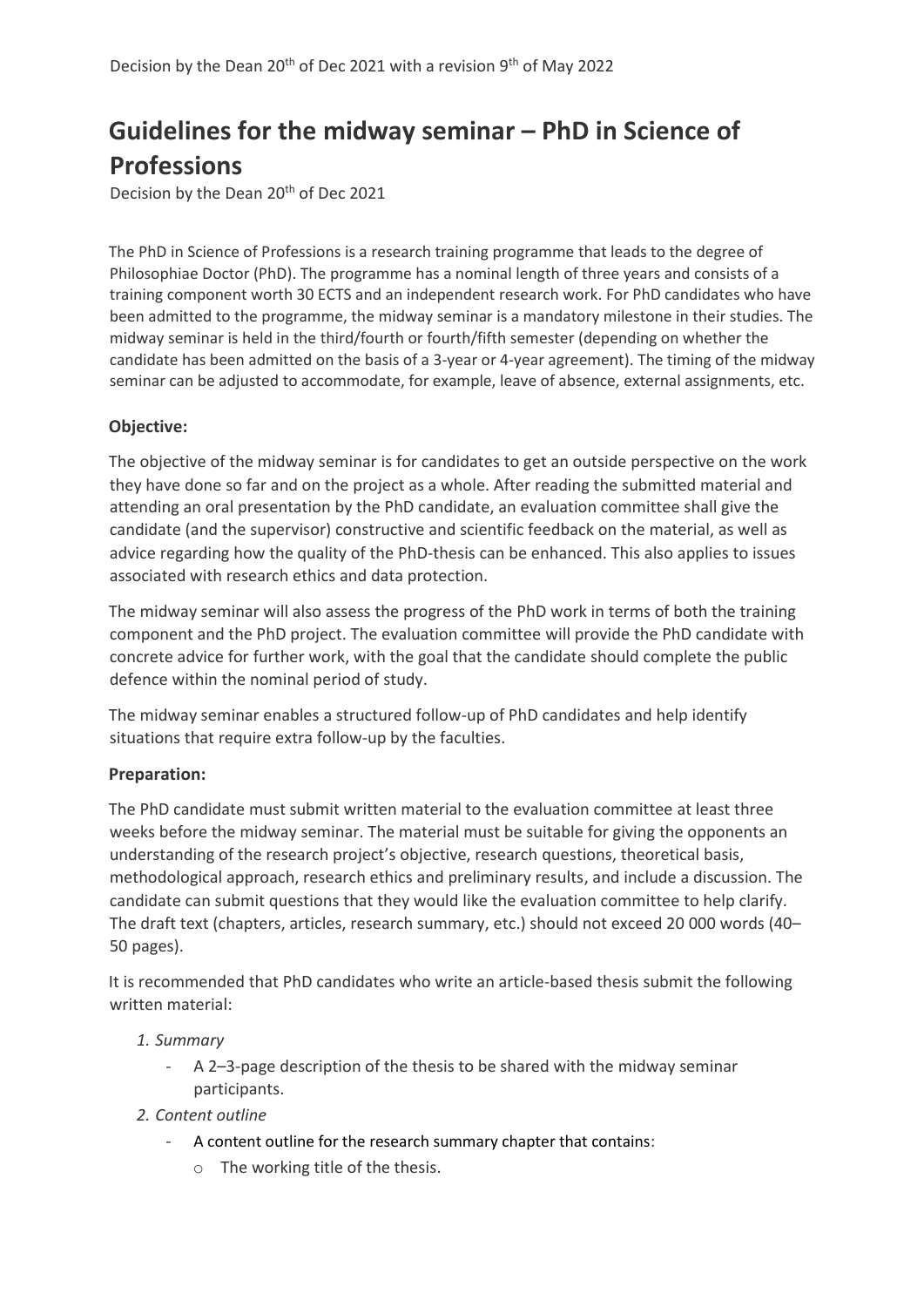- o The revised research problem.
- $\circ$  Brief drafts or keywords for the introduction to the research summary, the theory chapter, previous research, theoretical basis, methodology, incipient analysis and a discussion, if relevant.
- *4. Approvals and notifications regarding research ethics and data protection*  See the candidate's report.
- *5. Articles*
	- Completed articles/draft articles.
	- Summaries of articles that are not submitted as drafts, i.e. a brief account of the planned research problem, theory, data and methodology.
- *5. Time schedule*
	- A revised time schedule that provides a brief overview of what has been done so far (training courses, data collection, written texts/drafts, required duties etc.) and what remains to be done.

PhD candidates who write a monograph must submit the following written material to the evaluation committee:

- *1. Summary*
	- A 2–3-page description of the thesis to be shared with the midway seminar participants.
- *2. Available draft chapters/summaries*
	- A detailed outline of the content of the introduction.
	- Revised research problem.
	- Draft literature review and theory chapter.
	- Draft methodology chapter, including research ethics considerations.
	- Incipient analysis of the material.
- *3. Approvals and notifications regarding research ethics and data protection*
	- See the candidate's report.
- *4. Time schedule*
	- A revised time schedule that provides a brief overview of what has been done so far (training courses, data collection, written texts/drafts, required duties etc.) and what remains to be done.

#### **Evaluation committee:**

To assess the PhD candidate's work, an evaluation committee is appointed, consisting of two members proposed by the main supervisor in consultation with the candidate. Members must hold a PhD and are selected on their ability to provide academic input on the topic, the research problems and the challenges faced by the candidate. One committee member must have competence in philosophy of science issues and methodology relevant to the candidate's work. The members shall be recruited internally (Nord University staff members); one from the candidate's faculty and one from the other faculty that shares the responsibility for the programme. In special cases and in consultation with the dean, external members can be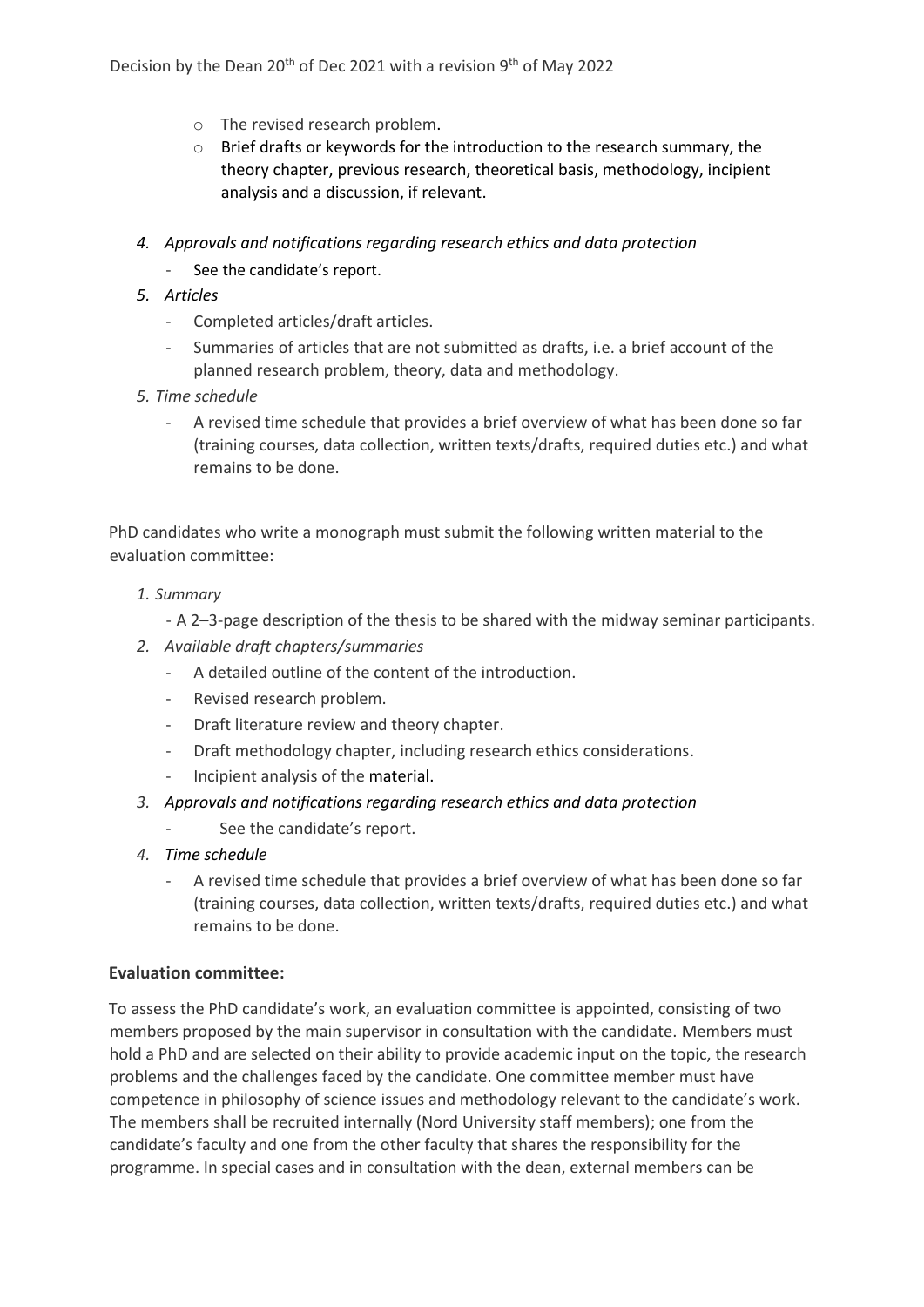selected if their academic competence and capacity is needed. The main supervisor contacts the opponents, sets a date for the midway seminar, and informs the Working Committee.

#### **Execution of the midway seminar:**

The midway seminar is chaired by the main supervisor, alternatively another research group member who has research competence can be appointed as deputy. The midway seminar is scheduled to last for up to three hours. The seminar can be held at the university's premises or digitally. The midway seminar can be held in a Scandinavian language or English.

- The midway seminar starts with the candidate giving a presentation of the work to date and raising issues for discussion, approximately 30 minutes.
- The second part of the midway seminar is set aside for comments and discussions between the candidate and the evaluation committee. Each committee member has 45 minutes for comments and discussion. There is a break between the two committee members' contributions.
- Finally, the floor is open to input and questions from the audience, for a period of up to 30 minutes.

#### *Content of the presentation:*

The PhD candidate's presentation shall provide an account of the status of the research project. The candidate describes and elaborates on the written material that has been submitted. The midway seminar is an open event and announced on nord.no.

#### **Assessment:**

The evaluation committee assesses the academic quality and progress of the project and provides oral feedback to the PhD candidate through the discussions in the midway seminar and in the subsequent conversation. The opponents summarise the results of the evaluation in a jointly written report, which is sent to the Working Committee, the supervisors and the candidate.

If the evaluation reveals substantial deficiencies in the work that are of such a nature that it represents a risk that the PhD work cannot be completed within the nominal period, the Working Committee shall initiate measures to rectify the situation.

#### **Practical organisation:**

- The administration of the Working Committee is responsible for the practical facilitation of the midway seminar.
- The main supervisor informs the Working Committee about the date of the midway seminar, so that a room can be booked and the announcement posted. The information must include:
	- o The candidate's name
	- $\circ$  The project title, with a brief description of the project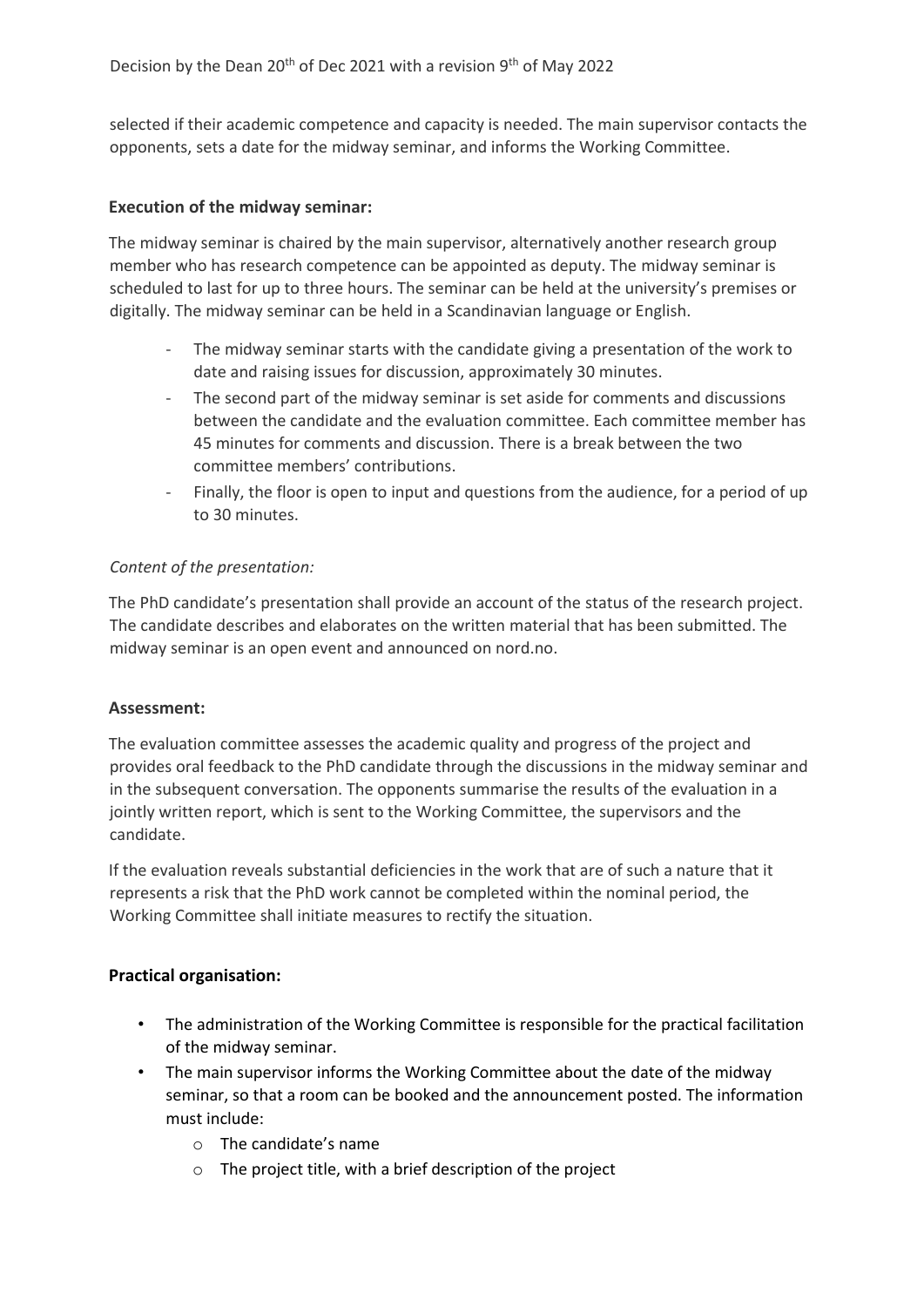Decision by the Dean 20<sup>th</sup> of Dec 2021 with a revision 9<sup>th</sup> of May 2022

- o The opponents' names
- o The date and time of the midway seminar
- The administration of the Working Committee reserves a room and ensures that the announcement is posted on the intranet and that information is sent to the PhD candidate, the supervisors and the evaluation committee as soon as the date and time have been set.
- Academic staff members at the Faculty of Nursing and Health Sciences/Faculty of Education and Arts are credited with 20 hours for their work in the evaluation committee.
- The Working Committee is informed about the outcome of the midway seminar.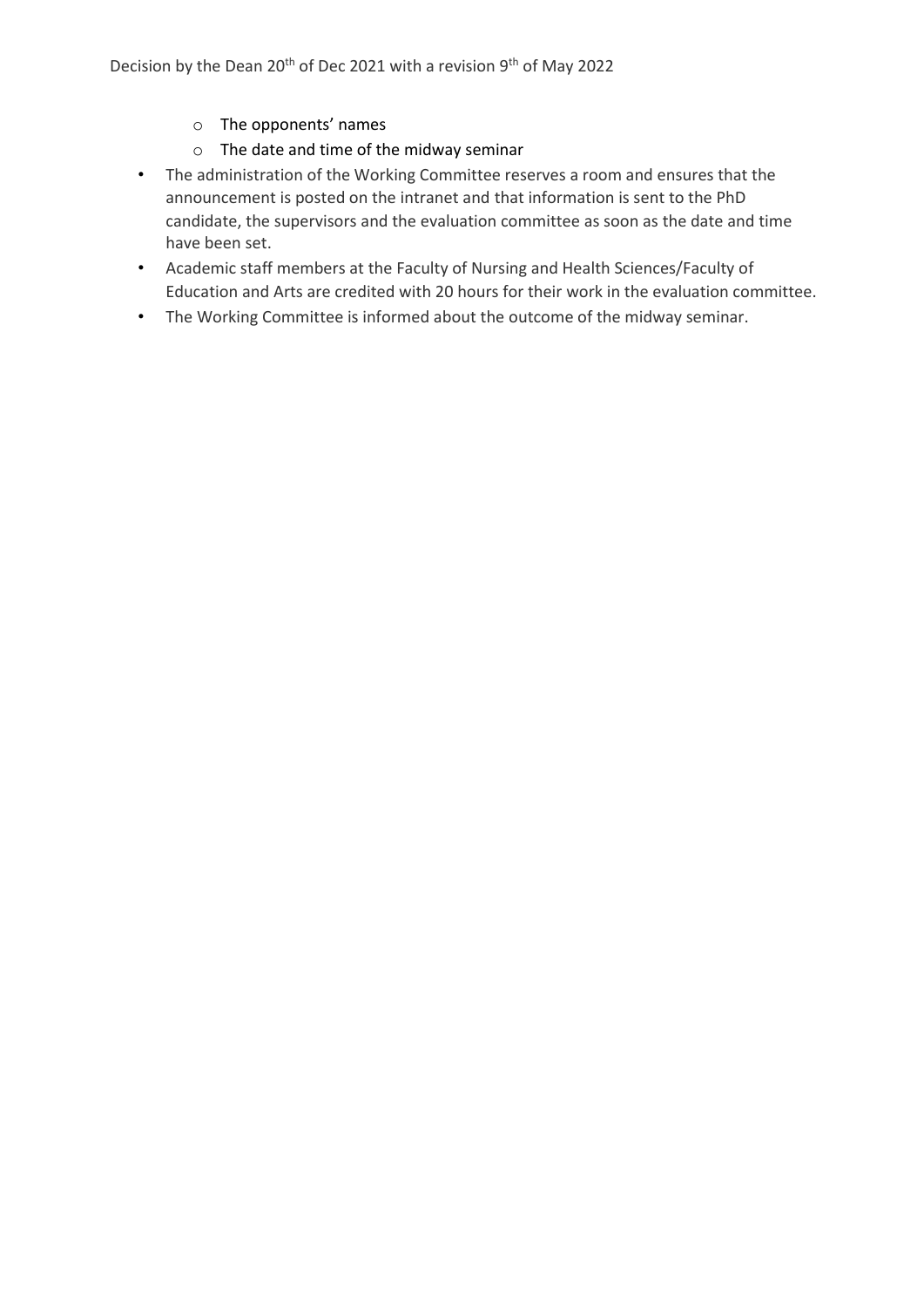# **Guidelines for the final seminar – PhD in Science of Professions**

Decision by the Dean 20<sup>th</sup> of Dec 2021 with a revision 9<sup>th</sup> of May 2022

The PhD in science of professions is a research training programme that leads to the degree of Philosophiae Doctor (PhD). The programme has a nominal length of three years and consists of a training component worth 30 ECTS and an independent research work. For PhD candidates who have been admitted to the programme, the final seminar is a mandatory milestone in their studies. The final seminar must be held approximately three months before the planned submission date for the thesis. The final seminar is held internally in the candidate's research group, but is open to all interested parties.

#### **Objective:**

The objective of the final seminar is to quality assure the draft thesis before submission and to provide feedback to the candidate with a view to enhancing the quality of the thesis.

## **Preparation:**

The candidate must submit a draft thesis to the evaluation committee at least three weeks before the final seminar. In addition, a brief summary (maximum 5–6 pages) of the thesis must be prepared and distributed to participants at the seminar.

#### **Evaluation committee:**

To assess the PhD candidate's work, an evaluation committee is appointed, consisting of two members proposed by the main supervisor in consultation with the candidate. Members must hold a PhD, and are selected on their ability to provide academic input on the topic, the research problems and the chosen methodology. One of the members shall be recruited internally (Nord University staff member), and one member shall be recruited externally from another national or international research institution/university. The internal committee member must have supervised one or more candidates who have attained a PhD. The evaluation committee shall review the draft thesis with a view to its completion. The main supervisor contacts the opponents, sets a time for the final seminar and informs the Working Committee.

#### **Execution of the final seminar:**

The final seminar is chaired by the main supervisor; alternatively another research group member who has research competence can be appointed as deputy. The final seminar is scheduled to last for up to 3 hours. The seminar can be held at the university's premises or digitally. The final seminar can be held in a Scandinavian language or English.

- The final seminar starts with the candidate giving a presentation of the thesis, approximately 30 minutes.
- The second part of the final seminar is set aside for comments and discussions between the candidate and the evaluation committee. Each committee member has 45 minutes for comments and discussion. There is a break between the two committee members' contributions.